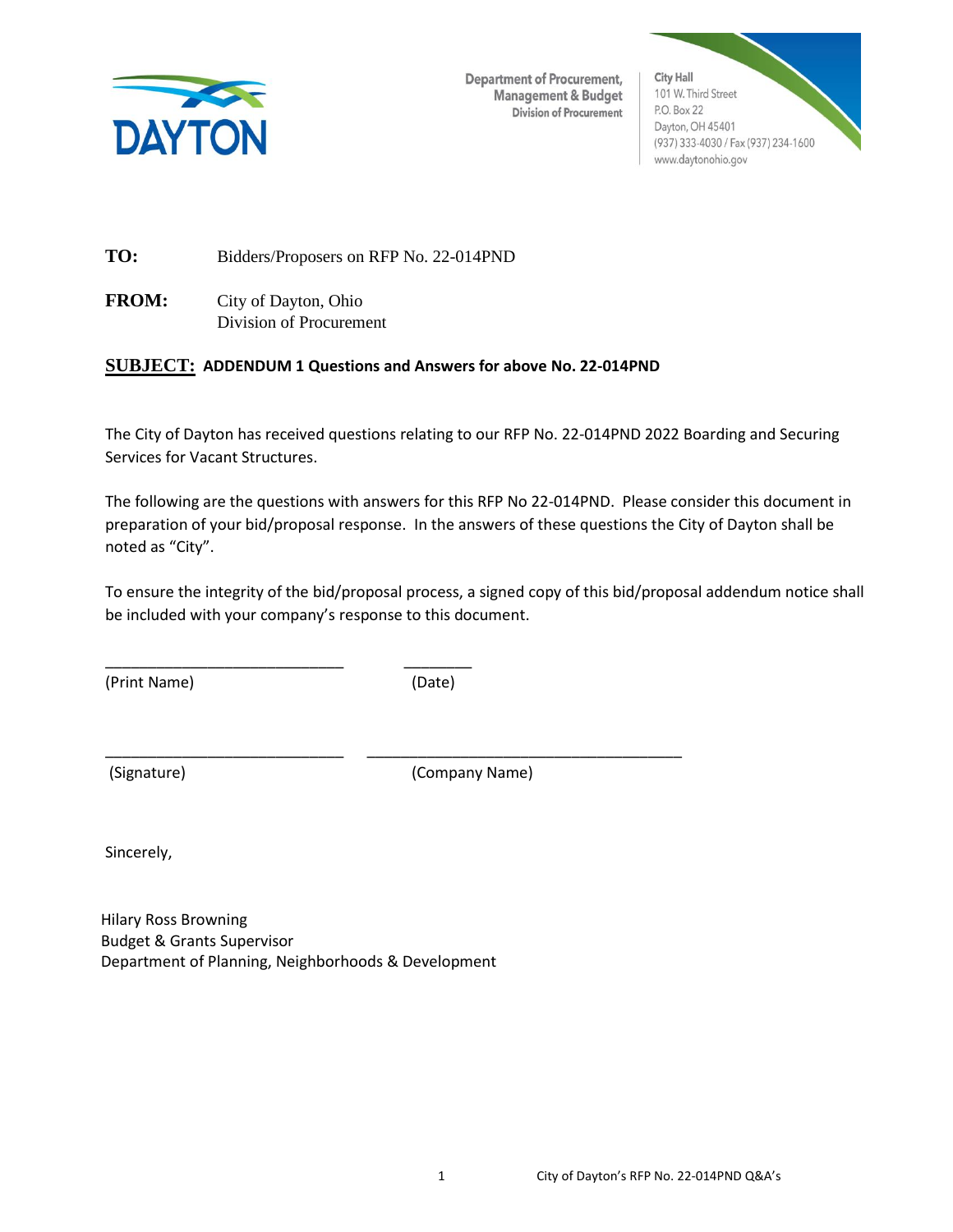

## **CITY OF DAYTON**

# **REQUEST FOR PROPOSAL RFP NO. 22-014PND**

# *2022 BOARDING AND SECURING SERVICES FOR VACANT STRUCTURES*

## **May 18, 2022**

In the answers of these questions the City of Dayton shall be noted as "City".

- **1. Was there an asbestos survey completed on the structure? Answer:** Yes, the City will post the asbestos survey as an addendum to RFP No.22-014.
- 2. **Is there a Bid Bond Requirement? Answer:** No, the City does not require a Bid Bond for this proposal. The city does require Performance and
- **3. What is the completion timeframe for the Daymont Project? Is it 120 days from the award?**

**Answer:** Contract terms will be determined at the point of award.

**4. What is the grading plan for the site?**

Maintenance Bonds for successful proposers.

**Answer:** The grade of the site is to follow the Present level of the Dunbar sidewalk from Germantown Street to Willard Street.

**5. Does the Grading plan need to meet the street slopes?**

**Answer:** The grade of the site is to follow the Present level of the Dunbar sidewalk from Germantown Street to Willard Street.

- **6. Will the contractor need to conduct compaction testing? Answer:** No, the contractor will not need to conduct compaction testing.
- 7. **Will the contractor need to do the compaction of the site? Answer:** No, the contractor will not need to conduct compaction of the site?
- **8. Does the contractor need to do seed and strawing for the site? Answer:** Yes, the city will require that the contractor to seed and straw the site.